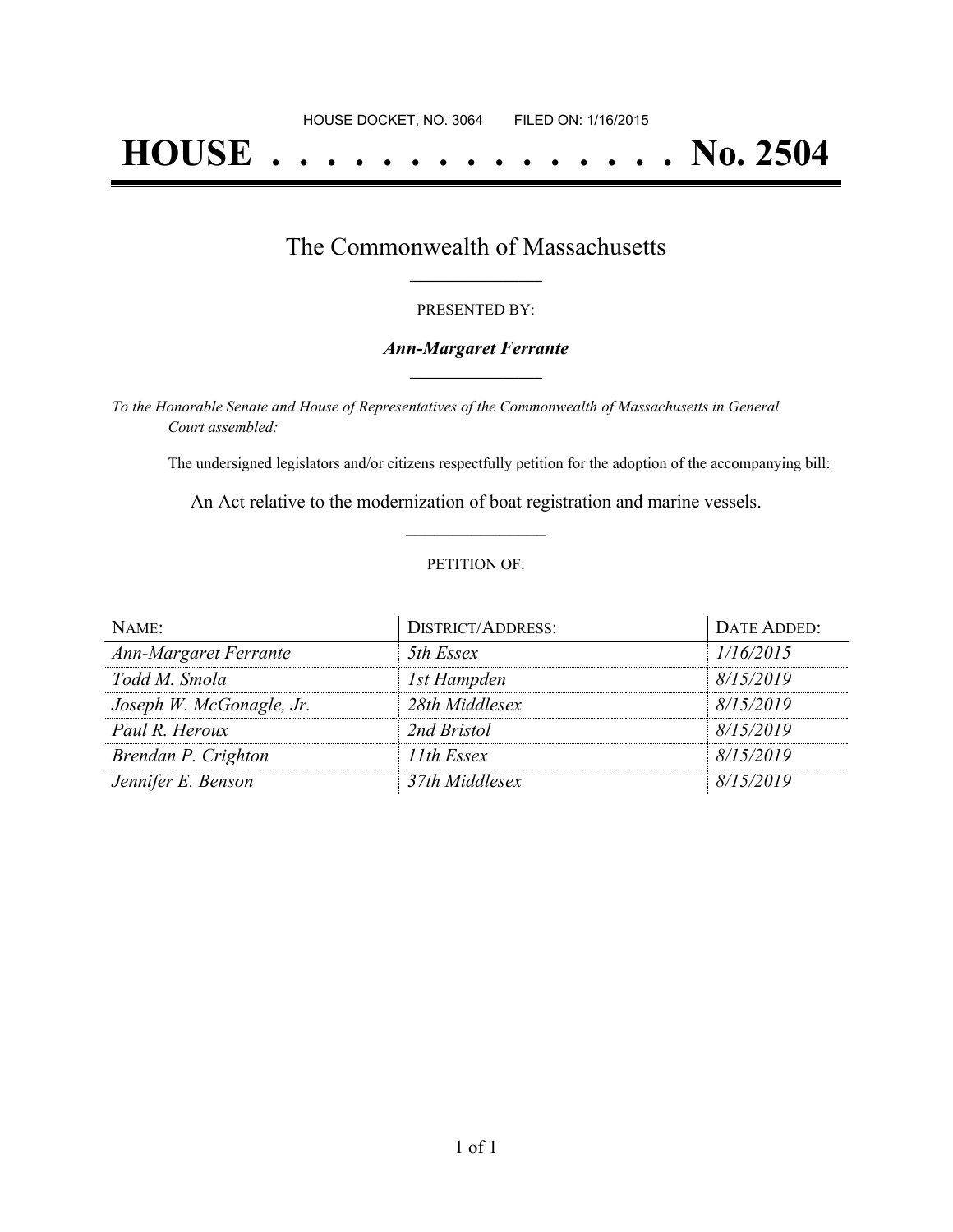## **HOUSE . . . . . . . . . . . . . . . No. 2504**

By Ms. Ferrante of Gloucester, a petition (accompanied by bill, House, No. 2504) of Ann-Margaret Ferrante and others relative to the registration and taxation of marine vessels. Revenue.

## The Commonwealth of Massachusetts

**In the One Hundred and Eighty-Ninth General Court (2015-2016) \_\_\_\_\_\_\_\_\_\_\_\_\_\_\_**

**\_\_\_\_\_\_\_\_\_\_\_\_\_\_\_**

An Act relative to the modernization of boat registration and marine vessels.

Be it enacted by the Senate and House of Representatives in General Court assembled, and by the authority *of the same, as follows:*

| $\mathbf{1}$   | SECTION 1. Chapter 60B of the General Laws, as appearing in the 2012 Official                      |
|----------------|----------------------------------------------------------------------------------------------------|
| 2              | Edition, is hereby amended by striking out sections 1 through 6 and inserting in place thereof the |
| 3              | following new sections:-                                                                           |
| $\overline{4}$ | Section 1. As used in this chapter, the following words shall, unless the context clearly          |
| 5              | requires otherwise, have the following meanings:                                                   |
| 6              | "Director", the director of the division of law enforcement of the department of fisheries,        |
| $\tau$         | wildlife and environmental law enforcement.                                                        |
| 8              | "Habitually moored or docked", the place where the owner has usual mooring or dockage              |
| 9              | during July and August for the summer season.                                                      |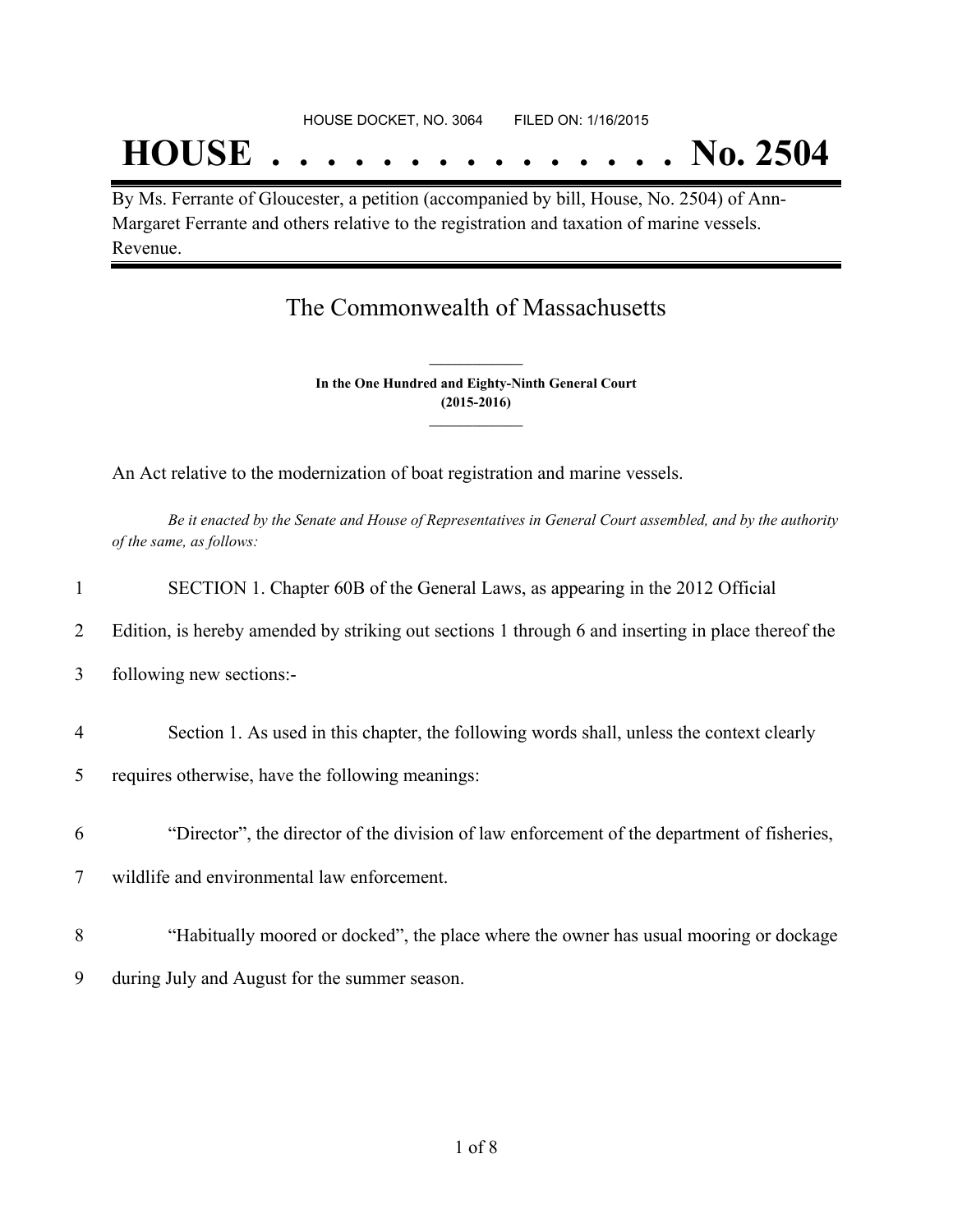"Principally situated", for a registered ship or vessel where it is registered, and for a non registered ship or vessel, whether documented or not, the city or town in Massachusetts where it is principally located during the year.

 "Vessel", every watercraft, including documented boats and ships, used or capable of being used as a means of transportation on water, and includes all equipment, including mode of power, and furnishings that are normally required aboard the vessel during accomplishment of the functions for which the vessel is being utilized.

 Section 2. (a) Except as hereinafter provided there shall be assessed and levied by each city and town in each fiscal year on every vessel, regardless of registration of origin and its equipment, for the privilege of using the waterways of the commonwealth, an excise measured by the value thereof, as hereinafter defined and determined, at the rate of 10 dollars per 1000 of 21 valuation.

 (b) Any person who owns such a vessel on July 1 shall annually, on or before September 1, make a return on oath to the assessors of the city or town where such vessel is habitually moored or docked or in the case of a vessel which has no mooring or docking space, where said vessel is principally situated, setting forth the vessel's registration or documentation number, if any; an adequate description, and the place of habitual mooring or docking or other principal location of said vessel.

 (c) For the purpose of computing the excise under this chapter, the value of each vessel, and its equipment, including any engine or motor used to propel said vessel, shall be deemed to be the fair cash value as determined by the assessors of each city and town, but not in excess of the following values:-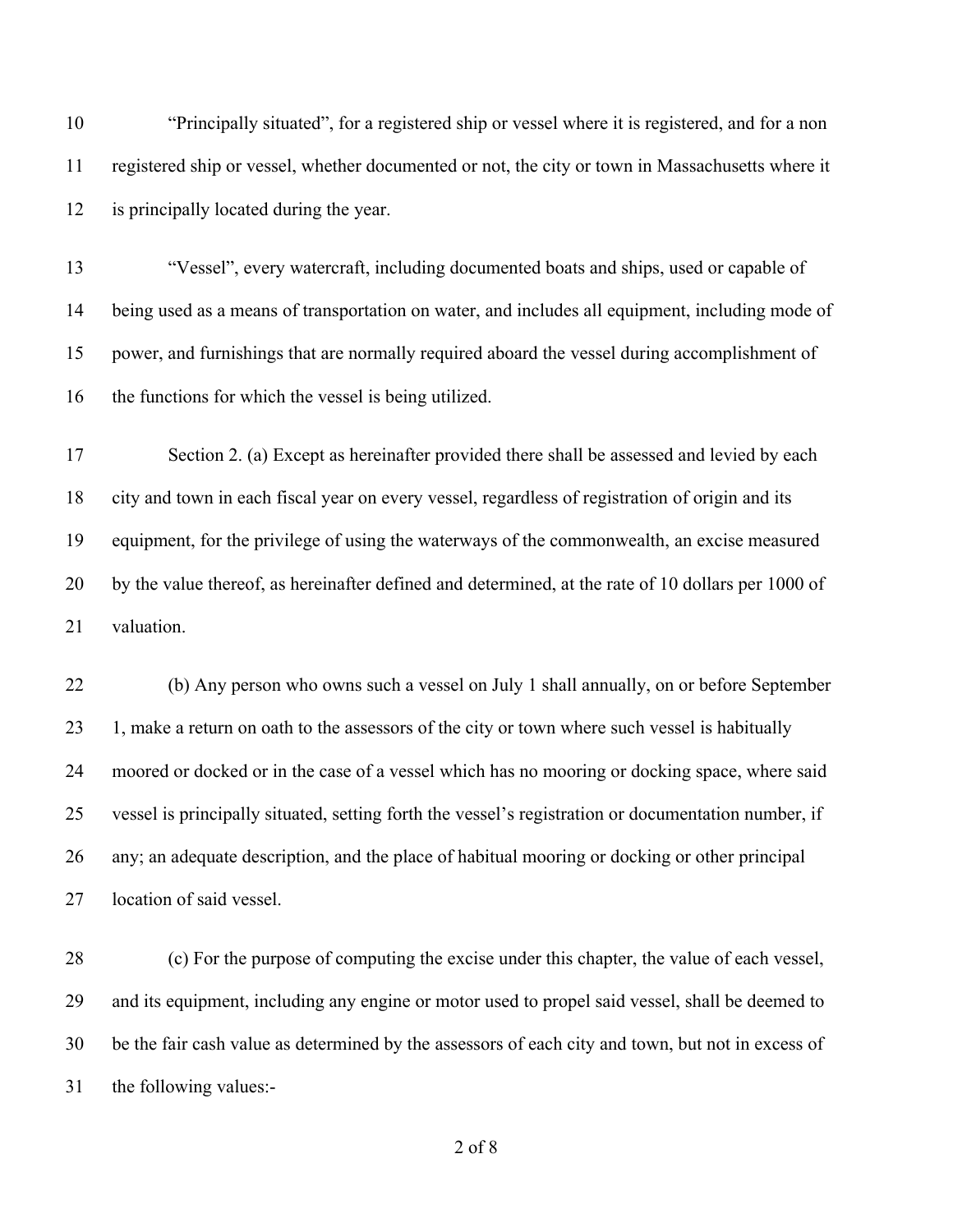32 Valuation of vessels 33 Length of vessel Under 4 years of age 4 thru 6 years of age 34 7 years or more 35 Under 16' \$1,000 \$700 \$400 36 16 feet but not less than 17.5' \$1,500 \$1,000 \$800 37 17.5' but not less than 20' \$3,000 \$2,000 \$1,500 38 20' feet but less than 22.5' \$5,000 \$3,300 \$2,500 39 22.5' but less than 25' \$7,500 \$5,000 \$3,800 40 25' but less than 27.5' \$10,500 \$7,000 41 \$5,300 42 27.5' but less than 30' \$14,000 \$9,300 43 \$7,000 44 30' but less than 35' \$18,500 \$12,300 45 \$9,300 46 35' but less than 40' \$24,000 \$16,000 47 \$12,000 48 40' but less than 50' \$31,500 \$21,000 49 \$15,800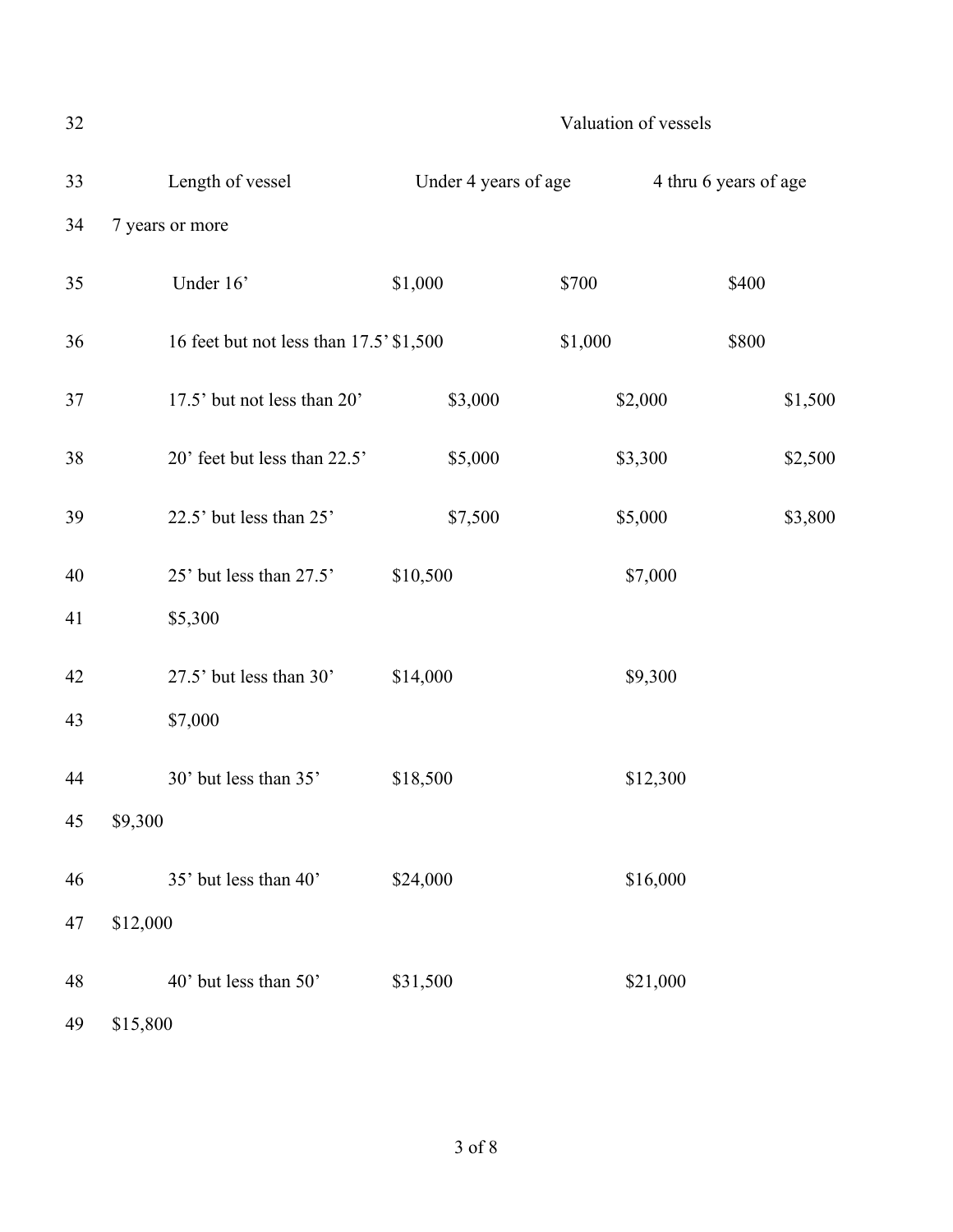| 50 | 50' but less than 60'                                                                                | \$41,000 | \$27,300                                                                                         |  |  |
|----|------------------------------------------------------------------------------------------------------|----------|--------------------------------------------------------------------------------------------------|--|--|
| 51 | \$20,500                                                                                             |          |                                                                                                  |  |  |
| 52 | $60'$ or over                                                                                        | \$50,000 | \$33,000                                                                                         |  |  |
| 53 | \$24,800                                                                                             |          |                                                                                                  |  |  |
| 54 |                                                                                                      |          | Length of vessel shall mean overall center line length excluding bowsprits, boomkins and         |  |  |
| 55 | similar extensions.                                                                                  |          |                                                                                                  |  |  |
| 56 |                                                                                                      |          | (d) The payment of such excise shall exempt such owner from any other tax applicable to          |  |  |
| 57 | said vessels and their equipment under chapter 59.                                                   |          |                                                                                                  |  |  |
| 58 |                                                                                                      |          | (e) If an owner fails to make such a return within the time herein provided, the assessors       |  |  |
| 59 | may abate the tax otherwise imposed by this chapter if such owner provides the assessors with a      |          |                                                                                                  |  |  |
| 60 | reasonable excuse for failure to file such return and if the return is filed on or before October 31 |          |                                                                                                  |  |  |
| 61 | of the year in which the tax is assessed; but no abatement hereunder shall reduce the tax            |          |                                                                                                  |  |  |
| 62 |                                                                                                      |          | otherwise imposed to an amount less than the sum of the excise imposed by this section plus 50   |  |  |
| 63 | per cent thereof.                                                                                    |          |                                                                                                  |  |  |
| 64 |                                                                                                      |          | (f) Said excise shall be assessed in the city or town where the vessel is habitually moored      |  |  |
| 65 |                                                                                                      |          | or docked, or in the case of a ship or vessel which has no mooring or docking space, where the   |  |  |
| 66 |                                                                                                      |          | ship or vessel is principally situated; provided, however, that if more than 1 municipality owns |  |  |
| 67 | property in a harbor, the municipality which maintains such harbor in which the vessel is            |          |                                                                                                  |  |  |
| 68 | habitually moored, docked or situated shall assess and collect said excise; and provided, further,   |          |                                                                                                  |  |  |
| 69 | that where more than 1 municipality maintains portions of the harbor, the municipality which         |          |                                                                                                  |  |  |
| 70 | maintains that portion of the harbor in which the vessel is habitually moored, docked or situated    |          |                                                                                                  |  |  |
| 71 | shall assess and collect said excise.                                                                |          |                                                                                                  |  |  |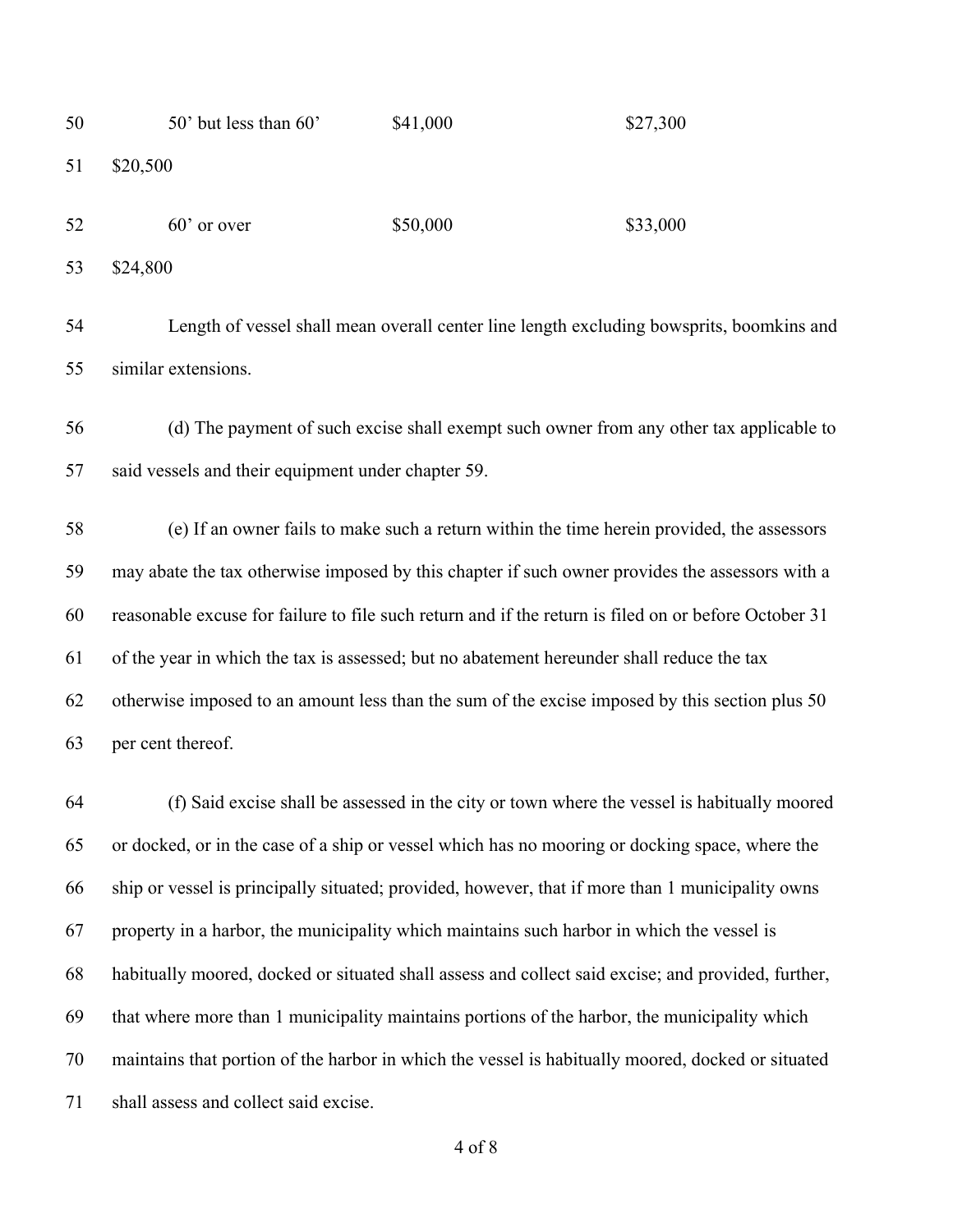(g) Nothing in this section shall be construed to prevent the board of assessors from granting an abatement in any case in which the excise aforesaid is, in the opinion of the board, excessive. No abatement under this section shall reduce any excise to less than 5 dollars; no abatement shall be granted in an amount less than 5 dollars and no refund shall be paid in an amount less than 5 dollars.

 (h) If during any fiscal year ownership of a vessel subject to an excise under this chapter is transferred by sale or otherwise and the registration of such vessel is surrendered, or if during any fiscal year the owner of a vessel subject to such an excise removes to another state and registers a vessel in such other state and surrenders or does not renew his registration in this state, the excise under this chapter shall be reduced, upon application, by an abatement equal to the proportion of an excise under this chapter on such vessel for the full fiscal year which the number of months in said year remaining after the month in which such transfer by sale or otherwise or such surrender or expiration of registration occurs bears to 12.

 (i) All sums received from the excise imposed under this chapter shall be paid into the treasury of the city or town and 50 per cent of said excise shall be credited to the municipal waterways improvement and maintenance fund established under section 5G of chapter 40.

 Section 3. The excise imposed by this chapter shall not apply to vessels described in section 8 of chapter 59 and in section 67 of chapter 63; to vessels owned by the commonwealth or any political subdivision thereof; to law enforcement vessels; to vessels under construction; to ferries; to boats, fishing gear and nets, with a value of 50 thousand dollars or less, owned and actually used by the owner in the prosecution of his business if engaged in commercial fishing and if no less than 50 per cent of his income is from commercial fishing; nor to other vessels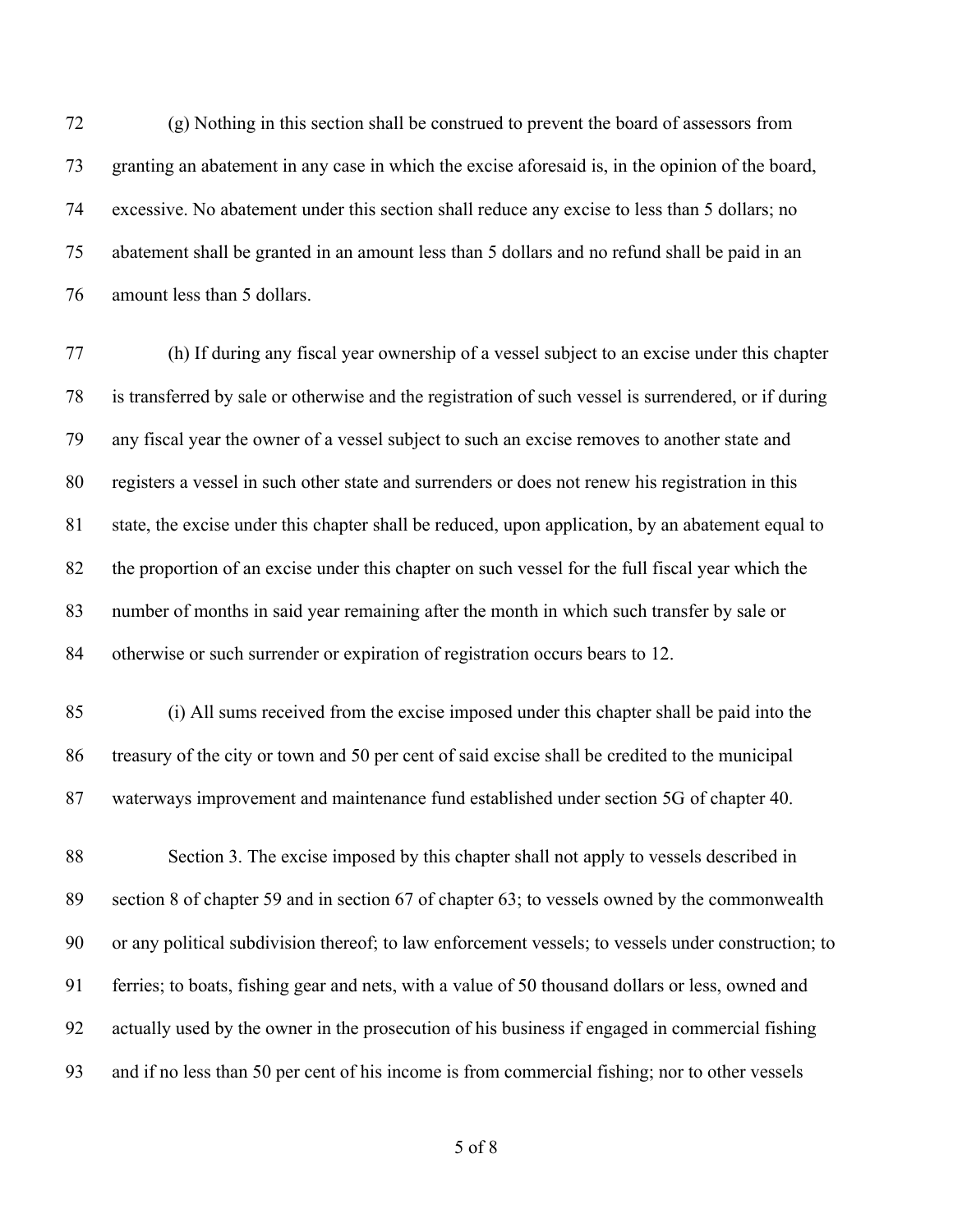with a value of 1 thousand dollars or less. Said exemptions shall not subject said vessels and their equipment to any other tax under chapter 59.

 Section 4. The board of assessors, upon assessing the excise imposed by this chapter, shall commit the same to the collector of taxes with their warrant for the collection thereof. The collector of taxes shall seasonably notify the owner of the excise assessed and the due date, but failure to receive notice shall not affect the validity of the excise. Said excise shall be due and payable at the expiration of 60 days from the date upon which the notice was issued by the collector pursuant to this chapter.

 Failure to pay said excise by the due date shall result in a penalty being imposed which shall be equal to 20 dollars or 20 per cent of the amount of the excise due, whichever is greater. The penalty shall be in addition to the amount of excise due and any interest thereon imposed by law. If said excise remains unpaid after the due date, the harbormaster of a city or town shall refuse to allow the vessel to moor, dock, or otherwise be situated within the waterways of said city or town. All sums received from said penalty shall be credited to the municipal waterways improvement and maintenance fund established under section 5G of chapter 40.

 Section 5. The provisions of law relative to the collection, payment, abatement, verification and administration of the motor vehicle excise imposed under chapter 60A shall so far as pertinent apply to the excise imposed under this chapter.

 Section 5A. No owner of a vessel shall be issued a registration decal or certificate of number, or renewal of such decal or certificate, under sections 2A and 3 of chapter 90B unless the owner has included with the application for such decal or certificate proof of payment of the full amount of the excise assessed for the prior fiscal year for any vessel for which the owner has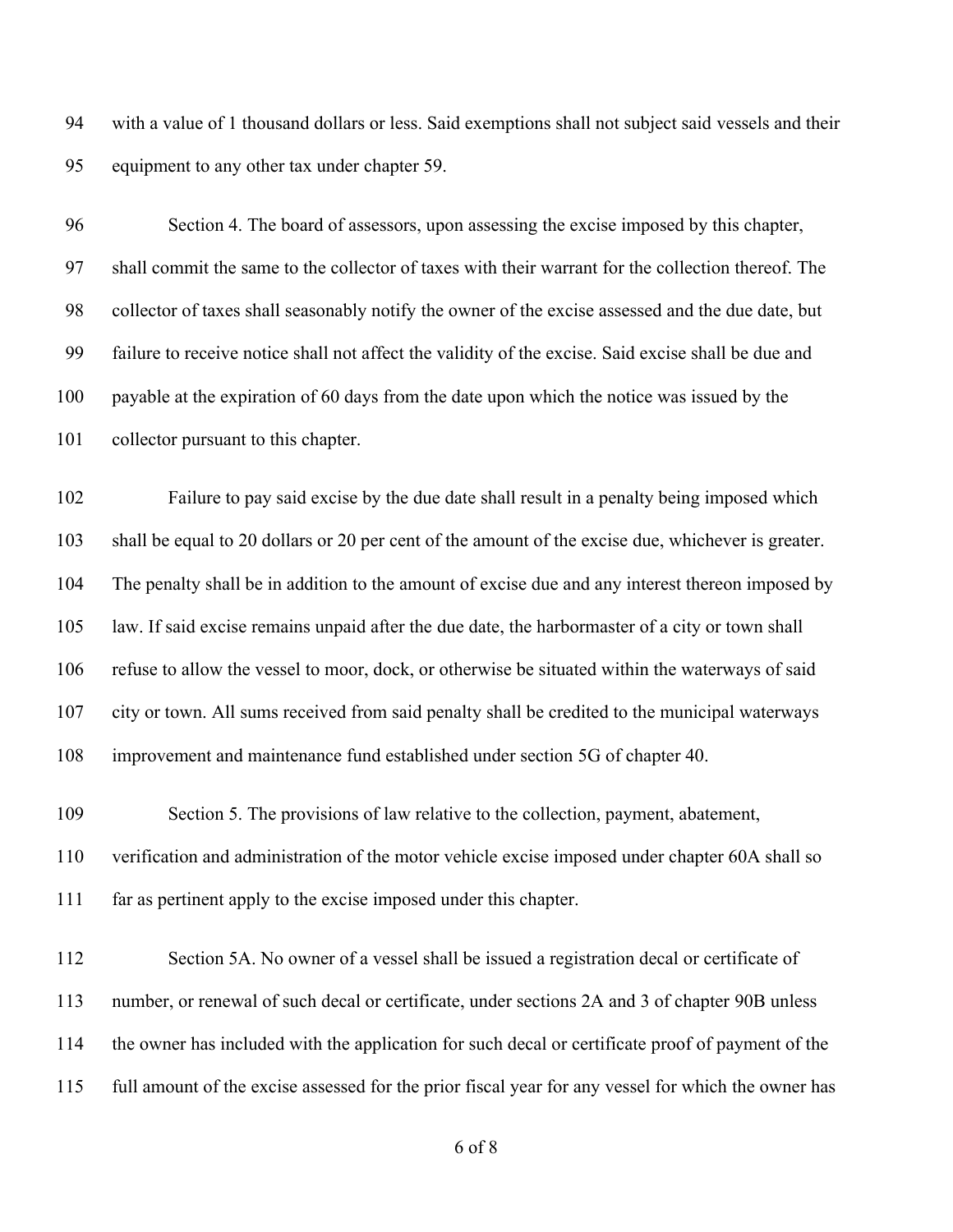a decal or certificate on July 1 of such year. Upon failure of the applicant to provide such proof of payment, or receipt of such other notice of non-payment made by the local tax collector that the director may determine, the director shall place the matter on record and not issue or renew a registration decal or certificate of number for any vessel owned by the person to whom the unpaid excise tax was assessed until after notice from the local tax collector that the matter has been disposed of in accordance with law. The provisions of section 2A of chapter 60A shall apply to any notifications of non-payment made by the local tax collector.

123 Section 6. The director shall annually, on or before October 1, transmit to the board of assessors of each city and town a list of all ships or vessels which were documented or registered on the immediately preceding July 1. The list shall include for each vessel, the name and residential address of the owner, if an individual, or name and principal place of business, if a corporation, partnership or other entity, the city or town in which the vessel is habitually moored or docked, the name of the manufacturer, the year of manufacture as designated by the manufacturer, the model type, the length, the horsepower of the engine or motor used to propel the vessel, the document number or certificate of number and the value as determined by the commissioner. The director may require from the owner such information as may be necessary for purposes of this chapter.

 SECTION 2. Chapter 90B of the General Laws, as appearing in the 2010 Official Edition, is hereby amended by inserting after section 2 the following section:-

 Section 2A. The owner of a vessel, which has a valid marine document issued by the Bureau of Customs of the United States or any federal agency successor thereto and is homeported in the commonwealth or maintained in commonwealth waters by a resident of the